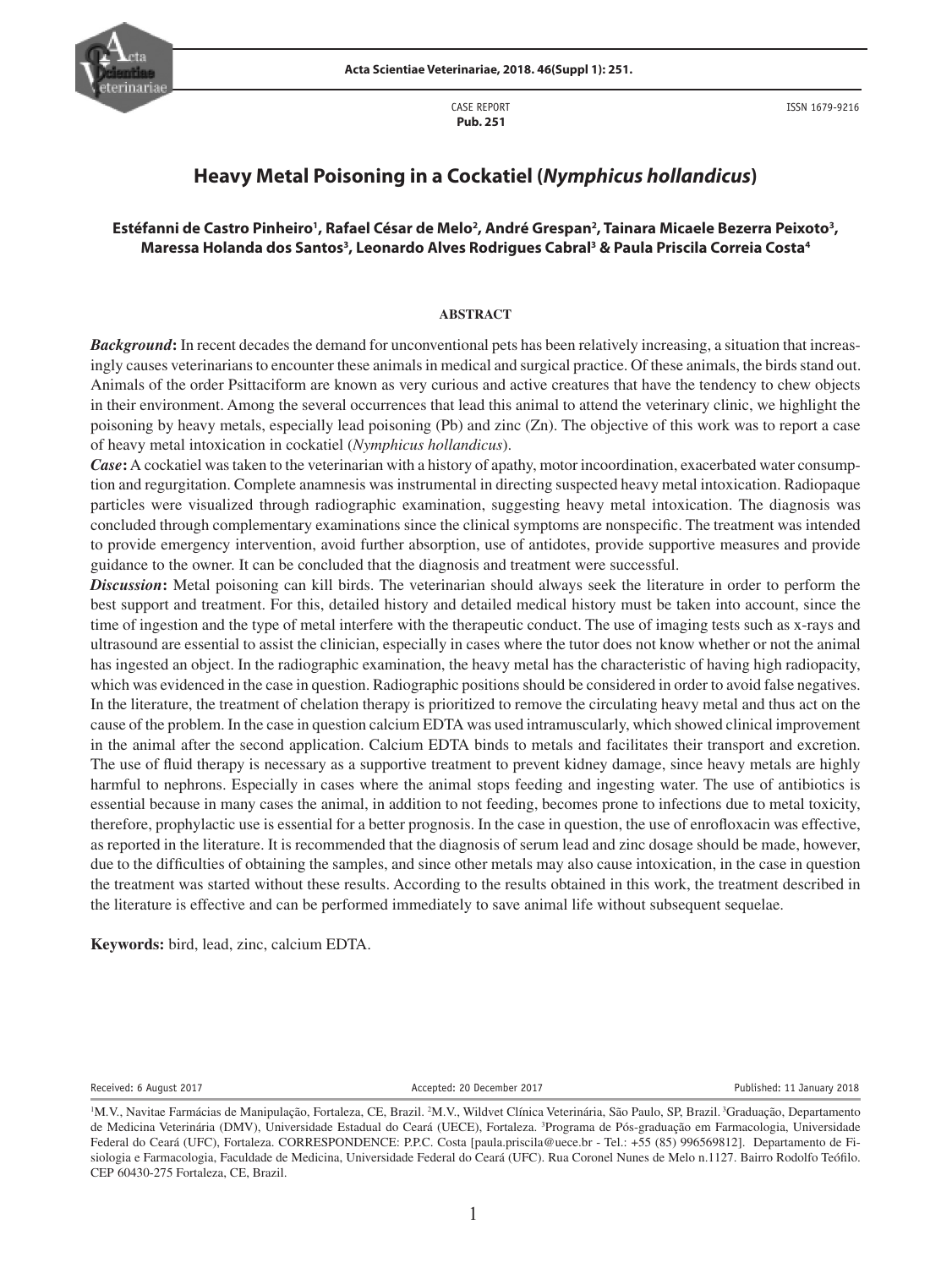# **INTRODUCTION**

The growth of wild animals as pets requires the Veterinary Medicine professional to increase their knowledge on non-conventional pet species [4]. The cockatiels (*Nymphicus hollandicus*) are exotic birds of Australian origin, belonging to the order Psittaciforme, family Psittacidae [24]. Animals of the order Psittaciform are known as very curious and active creatures that have the tendency to chew objects in their environment [1]. Among the several occurrences that lead this animal to attend the veterinary clinic, we highlight the poisoning by heavy metals. Being poisoning by lead (Pb) and zinc (Zn) are the most common causes of heavy metal toxicity in pet birds, zoological and aquatic collections [1,7]. The clinical signs of lead and zinc poisoning are regurgitation, diarrhea, polydipsia and polyuria, anorexia, dyspnea, depression, weakness, ataxia, seizures, weight loss, and may lead to death. [7,18]. The diagnosis should be based on a combination of clinical history, physical examination and complementary exams, such as radiographs, that allow the visualization of metallic objects in the gastrointestinal tract. Treatment includes supportive therapy and the use of specific chelating agents. The objective of this work was to report a case of heavy metal intoxication in a cockatiel (*Nymphicus hollandicus*).

### **CASE**

A cockatiel was treated at a veterinary clinic with approximately three years of age and a history of apathy, motor incoordination, exacerbated water consumption and regurgitation. In the anamnesis it was reported that the animal was kept in a cage that was in the external environment of the house during the day, and the night inside the house. There were no contacts. The cage hung from the wall and had no heating source. It was reported that the bird pecked the wall. She was fed daily with industrialized pelleted ration proper to the species and varied fruits on alternate days.

At the physical examination, the body score of the bird that was regular, weighing 79 g and the clinical signs were checked. The veterinarian requested immediate hospitalization of the cockatiel in order to stabilize the clinical picture and perform complementary tests (radiographic, hemogram and biochemical examination). During hospitalization, treatment consisted of Enrofloxacin suspension (Enrologic Monami®)1 [5 mg.kg-1 PO q12 h during 7 days], Dipyrone syrup  $(Dipirona@)^2$  [1 mg.kg-1 PO q12 h during 5 days], fluid therapy with saline solution 0.9% (Cloreto de Sódio 0,9%<sup>®</sup>)<sup>3</sup> heated and vitaminized 2 mL glucose (Solução de Glicose 5% ®)4 during 1 day.

Radiographic examination was performed two days after admission. The bird was radiographed at the laterolateral and ventrodorsal positions on the digital X-ray apparatus set at 68 Kv and exposure time of 0.04 s. The method of containment used was the manual. A new radiographic examination was performed after a period of 10 days.

Blood samples were collected in a 0.5 mL tube, by puncture of the left ulnar vein, and the animal was under inhalation anesthesia with isoflurane for hemogram and uric acid dosing.

After the results of the tests, the animal remained hospitalized without medical discharge, continuing the treatment already started. Calcium EDTA<sup>5</sup> chelating therapy was initiated at a dose [40 mg.kg-1 IM q12 h during 5 days]. In the fluid therapy, a solution of  $0.9\%$  saline<sup>3</sup> and vitaminized glucose<sup>4</sup>, with a content of 1 mL, was used and was performed once daily subcutaneously for another five days.

The cockatiel was kept in an enclosure and individual, in an environment with ceramic lamp for heating. During the first three days of treatment, the feed was forced through a metal probe twice daily containing 3-5 mL of potato solution for psittacines with filtered, heated water. After two weeks and two days under veterinary care, the animal was discharged.

#### **DISCUSSION**

Heavy metal poisoning is the most common toxicose reported in birds [20]. Reports of this intoxication in captive birds are becoming frequent, especially in parrots who are extremely curious and tend to ingest foreign materials. Being lead (Pb) and zinc (Zn) are the most common metals [7].

The history reported by the owner is important to guide the veterinarian to the presumptive diagnosis. Thus, the clinical picture should be the basis for a presumptive diagnosis, excluding infectious-contagious and metabolic diseases [13].

Regarding symptomatology, the bird presented apathy, motor incoordination, exacerbated water consumption, moderate degree of dehydration, regurgitation, bruised feathers and diarrhea. Although non-specific, such signs are described in the literature as frequent in cases of heavy metal poisoning and may evolve to death. [1,3,6,25].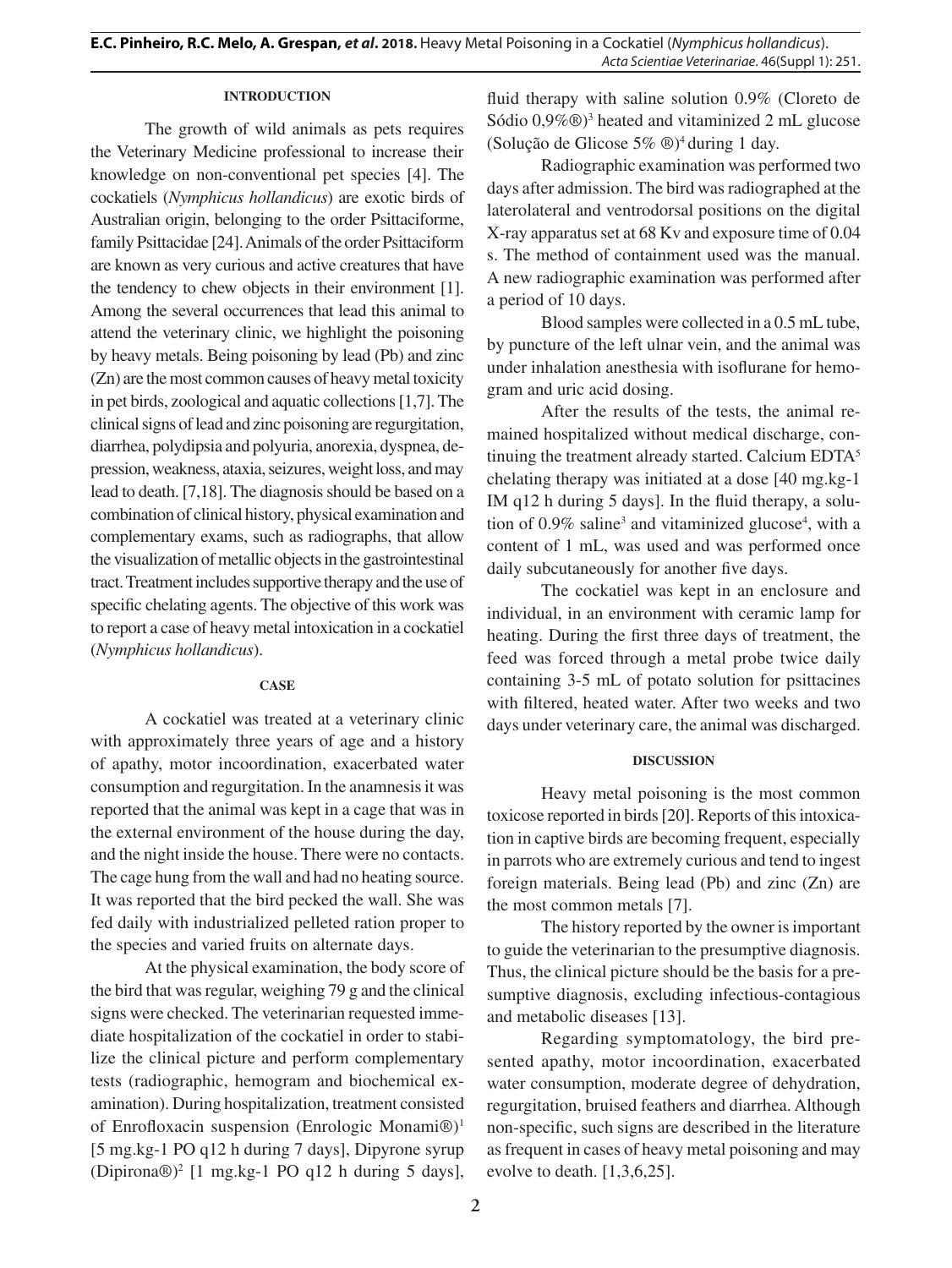The cockatiel did not present convulsions, which are common symptoms of heavy metal poisoning, being more frequent by lead [3,21]. Apathy and diarrhea may occur in lead and zinc poisoning.

Radiographic examination revealed the presence of radiopaque particles located in the proventriculus and ventricle regions, suggestive of heavy metals (Figure 1). After a 10-day period of medical discharge, a new radiographic examination was performed, and radiopaque particles (with heavy metal density) were not present (Figure 2). Although the investigation of plasma concentration of zinc and lead was not performed, this examination was fundamental to establish the diagnosis, since it was possible to visualize radiopaque particles.



**Figure 1.** A- Radiographs of the lateral-lateral projection. B- Ventrodorsal projection.Two days after hospitalization showing the presence of radiopaque material suggestive of heavy metal (red arrow).



**Figure 2.** A- Radiographs of the lateral-lateral projection. B- Ventro-dorsal projection. After a 10-day medical discharge period. Note the absence of radiopaque material previously observed.

Radiographs are useful because they revealed metal particles with high radiopacity, different from mineral particles that are less radiopaque. Radiography is the most commonly used imaging test because it is simple, non-invasive, and has a relatively low cost [8,14]. The two projections performed in the case, latero-lateral and ventro-dorsal, are recommended. [11]. Radiographs were taken after two days with the stabilization of the clinical picture of the animal, and after 10 days of medical discharge, where it was possible to verify the absence of radiopaque particles as recommended [8].

Heavy metal poisoning in poultry often occurs by ingestion of substances containing lead, or possibly zinc [6]. In this case, the ingestion of wall paint by a cockatiel (*Nymphicus hollandicus*) was reported. The wall paint is one of the materials that have heavy metal in its composition, as well as metal parts of cages and nurseries, weights, bells with bells lead batteries, lead pellets, jewelry, stained glass, including contaminated drinking water, among others [3,8,17].

For the definitive diagnosis it is necessary the dosage of the serum levels of zinc and lead or the analysis of the foreign body [13,15,18]. Dosage efficacy is challenged as poultry may show clinical signs without the presence of high concentrations. In addition, often in small poultry, such as cockatiel, it is impossible to perform the examination because of the amount of sample required by the laboratory. These analyzes require specific equipment and laborious procedures [19]. There are few laboratories in Brazil that do this exam, the cost and delay of the report makes it difficult. In addition, other metals also cause intoxication and disease; Therefore, the absence of lead and zinc in a suspected sample does not completely exclude the poisoning of a patient by heavy metal [12].

In the present study, it was not necessary to carry out research on the toxic agent to establish the treatment protocol. It is indicated to initiate chelation therapy before receiving the results of heavy metal dosing in critically ill birds. [22].

The various treatment reports that may be used prioritize the use of chelation therapy. In this case, the chelator Calcium EDTA was used intramuscularly, which is the chelating agent of initial choice  $[2,3,6,13,14,16]$ . The dose used is as described in the literature [5].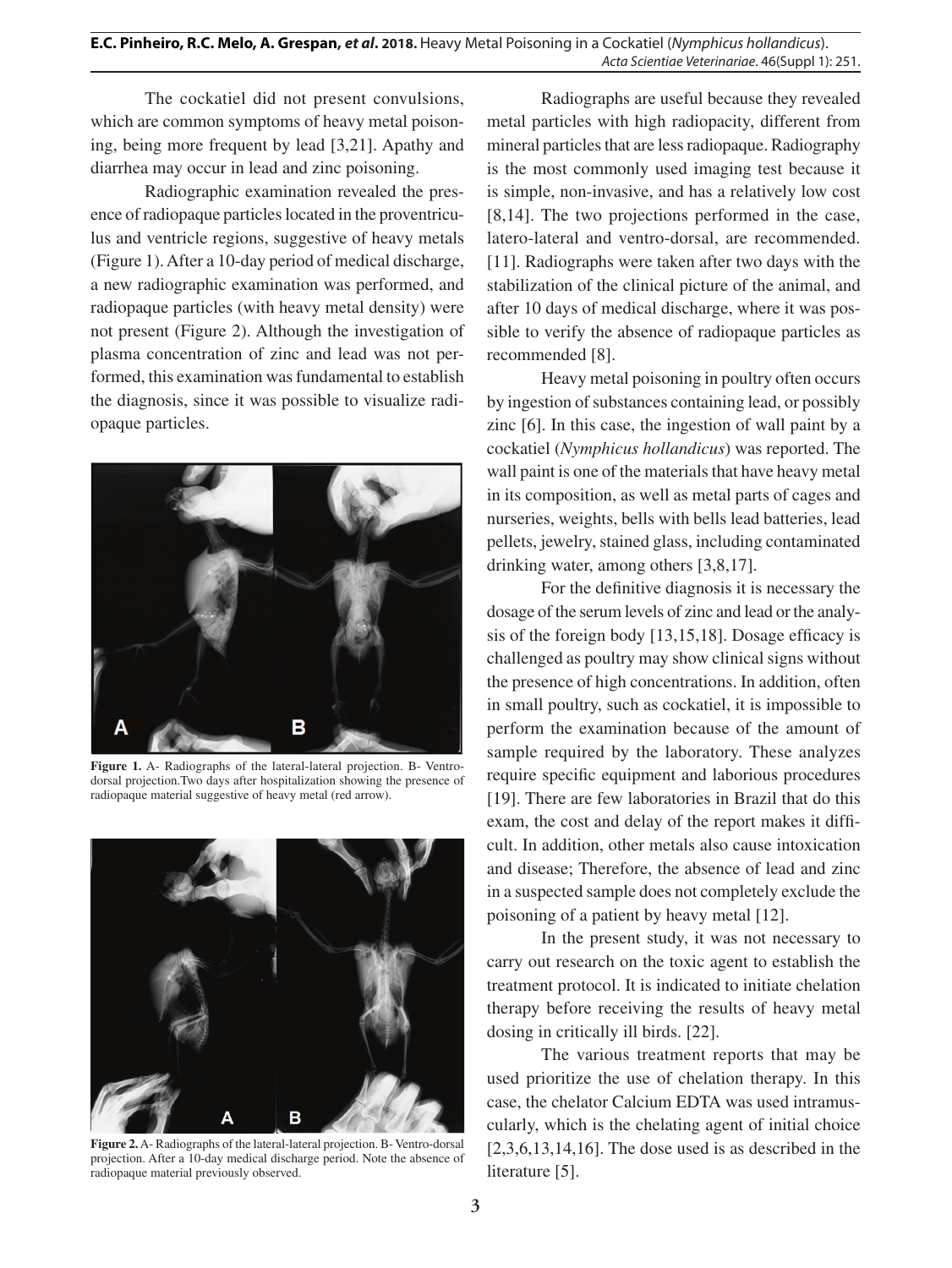# **E.C. Pinheiro, R.C. Melo, A. Grespan,** *et al***. 2018.** Heavy Metal Poisoning in a Cockatiel (*Nymphicus hollandicus*). *Acta Scientiae Veterinariae*. 46(Suppl 1): 251.

Calcium EDTA has the ability to form a complex with metals, which increases its mobilization and excretion [9]. The weakly bound extracellular lead is excreted rapidly [17]. After two applications of calcium EDTA, the animal showed improvement of clinical symptoms, returning to feed itself. Significant improvement in bird condition after initiation of therapy with Calcium EDTA suggests that radiopaque particles represented heavy metals [18].

Supporting treatment with fluid therapy was necessary, and this procedure is recommended in an attempt to prevent nephrotoxicity due to the use of chelating agents in birds.

Enrofloxacin, a broad-spectrum antibacterial agent of the fluoroquinolone class, has been used because of the major immunotoxic effect observed in individuals exposed to lead: increased susceptibility to infectious processes of bacterial origin, with a deficiency in immune, humoral and cellular responses [9,11]. With the improvement of the picture, the animal was discharged and returned home, returning only for review 10 days after this.

This case demonstrates the validity of initiating chelation therapy based on clinical and radiographic findings and the rapid response that is obtained if the diagnosis is correct.

From the first service, the owner was advised on where the bird was, to avoid contact with wall

paint, and on the tendency of these birds to play with metallic objects, to avoid future problems of heavy metal intoxication. The recommendations made to the owner were pertinent, since the intoxication tables are directly related to the management, and, in the case of birds kept in captive domicile, are the responsibility of the owner.

The medical clinic in birds is a promising specialty because of the considerable increase of these animals as pets. Whereas metal intoxication still leads to death of some animals the veterinarian should seek knowledge about this toxicology. In addition, owners should be advised in order to provide the welfare of these animals as heavy metal poisoning can be avoided with handling care.

It can be concluded, according to the results obtained in this work, that the treatment described in the literature is effective and can be performed immediately to save animal life without later sequelae.

# MANUFACTURERS

<sup>1</sup>Mon Ami Pharmalogic Animal Health. São José dos Campos, SP, Brazil.

 Laboratório Biovet. Vargem Grande Paulista, SP, Brazil. Fresenius Kabi Brasil Ltda. Aquiraz, CE, Brazil. JP Indústria Farmacêutica S/A. Ribeirão Preto, SP, Brazil. Biodinâmica Química e Farmaceutica. Ibiporã, PR, Brazil.

*Declaration of interest.* The authors report no conflicts of interest. The authors alone are responsible for the content and writing of the paper.

### **REFERENCES**

- **1 Aizenberg I., Miara L. & Ulman O. 2006.** Heavy metal toxicity in psittacine birds. Israel *Journal of Veterinary Medicine.* 61: 28-29.
- **2 Beyer W.N., Dalgarn J., Dudding S., French J.B., Mateo R., Miesner J., Sileo L. & Spann J. 2004.** Zinc and lead poisoning in wild birds in the Tri-State Mining District (Oklahoma, Kansas, and Missouri). *Archives of Environmental Contamination and Toxicology.* 48: 108-117.
- **3 Bowles H., Litchenberguer M. & Lennox A. 2007.** Emergency and Critical Care of Pet Birds. *Veterinary Clinics of North America – Exotic Animal Practice.* 10: 345-349.
- **4 Carniatto C.H.O. & Leonardo J.M.L.O. 2014.** Aves silvestres atendidas no Hospital Veterinário do Centro Universitário de Maringá – Cesumar. *Revista em Agronegócios e Meio Ambiente.* 7: 227-238.
- **5 Carpenter J.W. 2010.** Birds. In: Christopher J.M. (Ed). *Exotic Animal Formulary*. 3rd edn. v.2. St. Louis: Elsevier Saunders, 576p.
- **6 Chow C. & Pollock C. 2009.** *Heavy Metal Poisoning in Birds*. Fonte:< https://lafeber.com/vet/heavy-metal-poisoningin-birds/> [Accessed online in May 2015].
- **7 Delk K. 2012.** Clinical Management of Seizures in Avian Patients. *Journal of Exotic Pet Medicine*. 21: 132-139.
- **8 Francisco N., Troya J.D.R. & Aguera E.I. 2003.** Lead and lead toxicity in domestic and free living birds. *Avian Pathology*. 32: 3-13.
- **9 Godoy S.N. 2007.** Psittaciformes. In: Cubas Z.S., Silva J.C.R. & Catão-Dias J.L. (Eds). *Tratado de animais selvagens*. São Paulo: Roca, 248p.